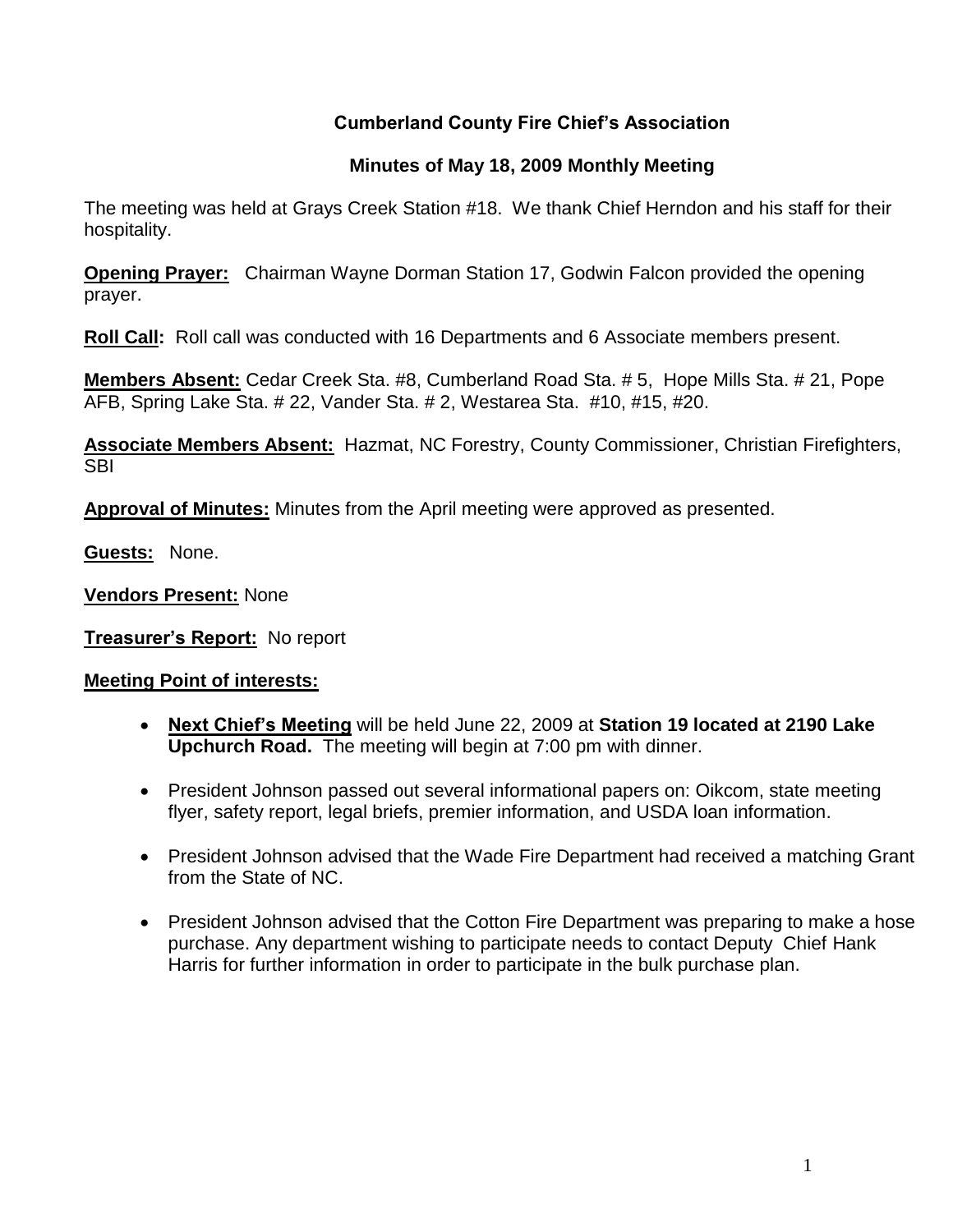## **OLD BUSINESS:**

- President Johnson advised that the County Contract will be discussed in depth at the June meeting. All departments are encouraged to bring at least one board member that can talk and discuss contract issues and then take the information back to each perspective board. Please call President Johnson and let him know how many personnel you will be bringing with you if more then just the usual Chief Officers attend. Chief Johnson requested a head count to insure sufficient food is available for any attending board members. The Association Attorney Neil Yarborough will be present and will facilitate the contract deliberation part of the meeting.
- President Johnson will allow for committee break out time at the next Chiefs Only meeting and will also continue the associations strategic planning process initiated during the last Chief's only meeting.
- President Johnson reminded all members that the deadline for this years AFG grant period expires on Wednesday at 5 pm. He followed up and informed all members present that the Obama administration is recommending major cuts and shifts with the AFG funding formula. The proposal for next period calls for more funds to be shifted from AFG funding to SAFER funding. Safer is designed to create jobs in relationship to firefighter safety addressing 2 in 2 out rule and 4 firefighters minimum per initial Engine Company or apparatus. He requested that members call their Federal representatives in both the House and Senate and urge them to retain the current AFG Funding Formula and most of all, request them not to cut this critical program.

# **NEW BUSINESS:**

• None

# **COMMITTEE REPORTS:**

### **I D CARD COMMITTEE Lt**. Tara Johnson (Stoney Point) Chairperson

 **FYI.** Fire Chiefs are required to send a signed letter or memo with a firefighter requesting an ID Card. For any questions or an appointment contact 424-0694 or e-mail at [tara@stoneypointfire.com](mailto:tara@stoneypointfire.com)

# **FIRE PREVENTION/EDUCATION COMMITTEE**

• No report

### **COMMUNICATIONS COMMITTEE** Chief B. Bullard (Stedman) Chairperson

 There was discussion on the reliability issues with the 800 system. Personnel that experience problems are to request to switch over to the Viper network to work your incident and make sure Director Currie knows of the problems that were experienced. Additional meetings are planned in regards to these concerns.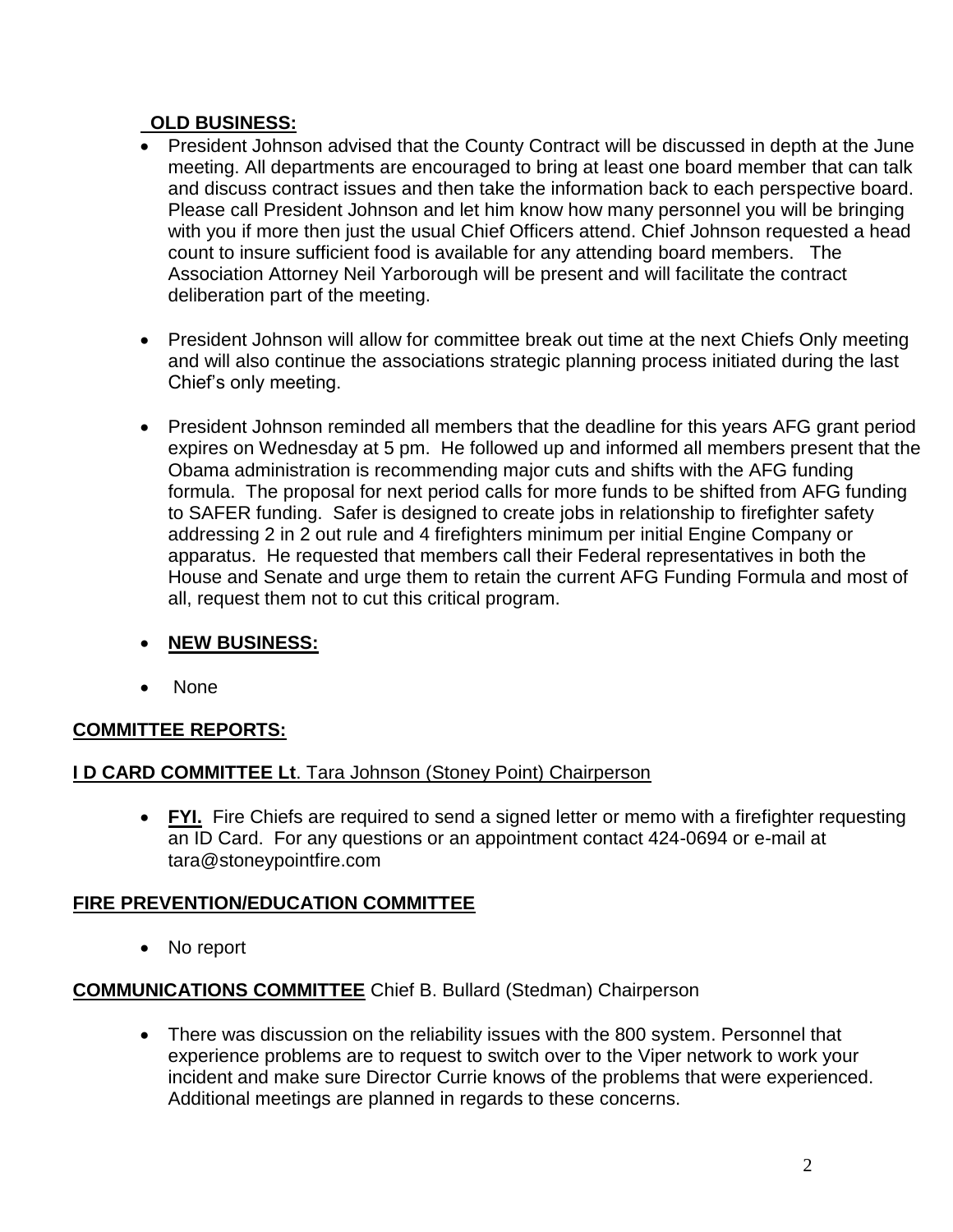# **STANDARDS & POLICY COMMITTEE** Chief K. Hall (Cumberland Road) Chairperson

• No report.

### **TRAINING COMMITTEE** Chief P. Strahan (Westarea) Chairperson

 The Junior Firefighter program was discussed. President Johnson has sent out information on this program and its potential impact on our service. Please review this information and ensure that you are following the regulations set forth. If you need further information regarding this program, please contact President Johnson.and he will re-send HB-577.

### **MEMORIAL COMMITTEE** Chief S. Blackburn (Ft. Bragg) Chairperson

• No report.

## **AUTOMATIC AID/MUTUAL AID COMMITTEE** Chief J. F. Hall (Bethany) Chairperson

• No report

# **FINANCE COMMITTEE** Deputy Chief Freddy Johnson Jr. (Stoney Point) Chairperson

• No report.

# **RESCUE COMMITTEE** Deputy Chief Freddy Johnson Jr. (Stoney Point) Chairperson

No report

# **EASTERN FIRE SCHOOL** Chief R. Marley (Pearces Mill) Chairperson

• No report.

# **ASSOCIATE MEMBERS REPORT**

# **EMERGENCY SERVICES DIRECTOR/ ECC-911** Kenny Curry, Director

• No report.

### **EMS DIRECTOR:** Michael Roye, Director

- No report.
- **HAZMAT** BC Hieu Sifford, FFD POC telephone for HAZMAT is 433-1729
	- No report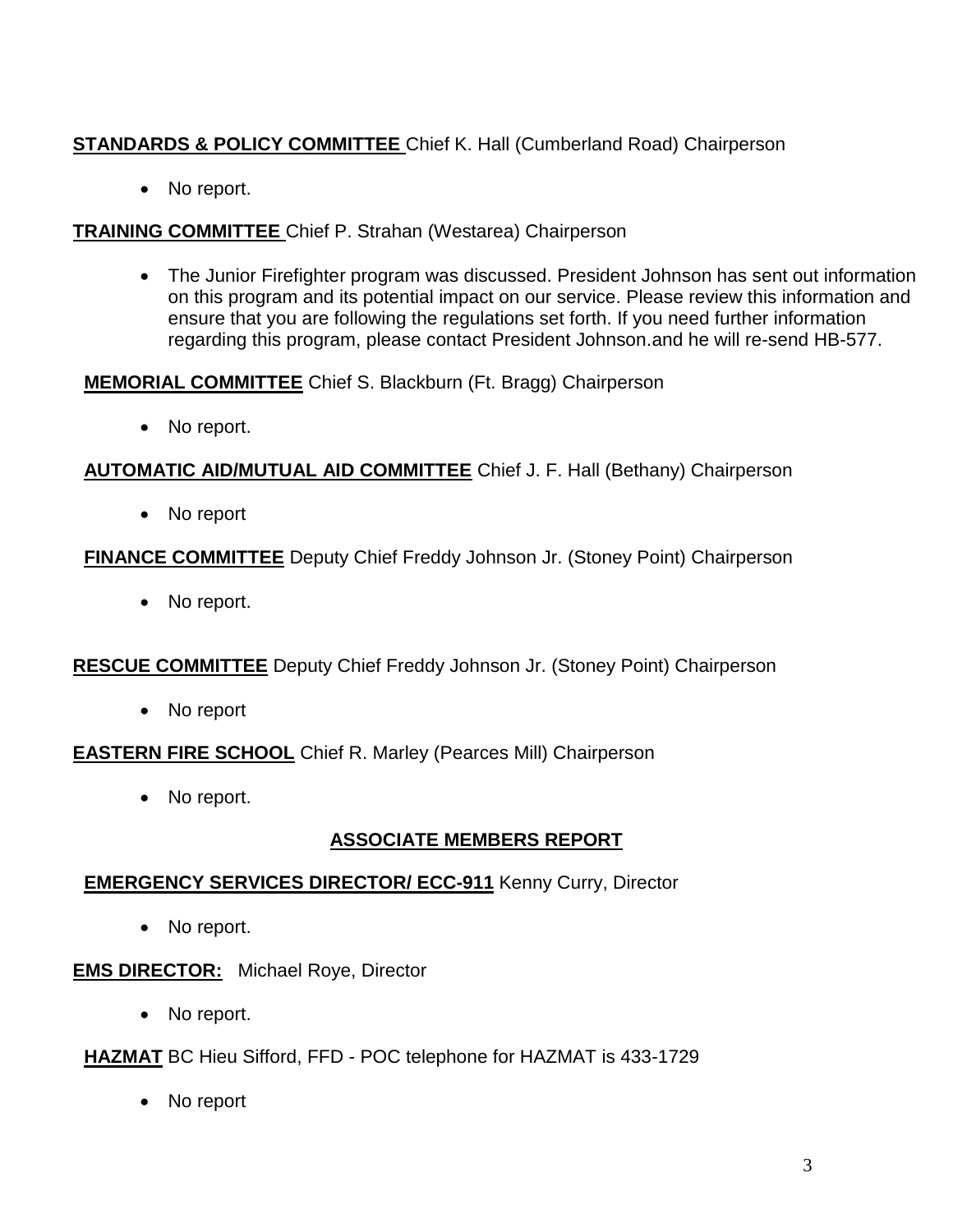## **FORESTRY DISTRICT** Ranger (TBD)

• No report.

#### **FTCC** Ernest Ward

 Ernest announced that a Basic Arson Course is being offered by the NCIAAI is being offered for more information contact his office.

#### **SHERIFF'S OFFICE** Sheriff Butler

• No report.

#### **HIGHWAY PATROL**

• No Report.

#### **CHRISTIAN FIREFIGHTERS** Chaplain Cassanova

• No report

### **COUNTY COMMISSIONERS** Fire Commissioner Ed Melvin

• No report.

### **FOR THE GOOD OF THE ASSOCIATION:**

Chief Herndon discussed issues surrounding the safety vests in use by most of our departments. It appears that according to the regulation our current vests are not in compliance. President Johnson referred this issue to the Standards Committee to review.

Chief Marley discussed the possibility of the organization obtaining an organizational flag and the selling of Memorial Bricks at the Firefighters Memorial. President Johnson referred this issue to the Memorial Committee to review.

President Johnson advised the Association that flowers and condolences were sent to the Joe Boles family, who served on the Board of Directors of the Cumberland Road Fire Department.

President Johnson advised the membership that effective June 1, 2009 Station 19 will be dispatched to all calls within the Station 19 response area.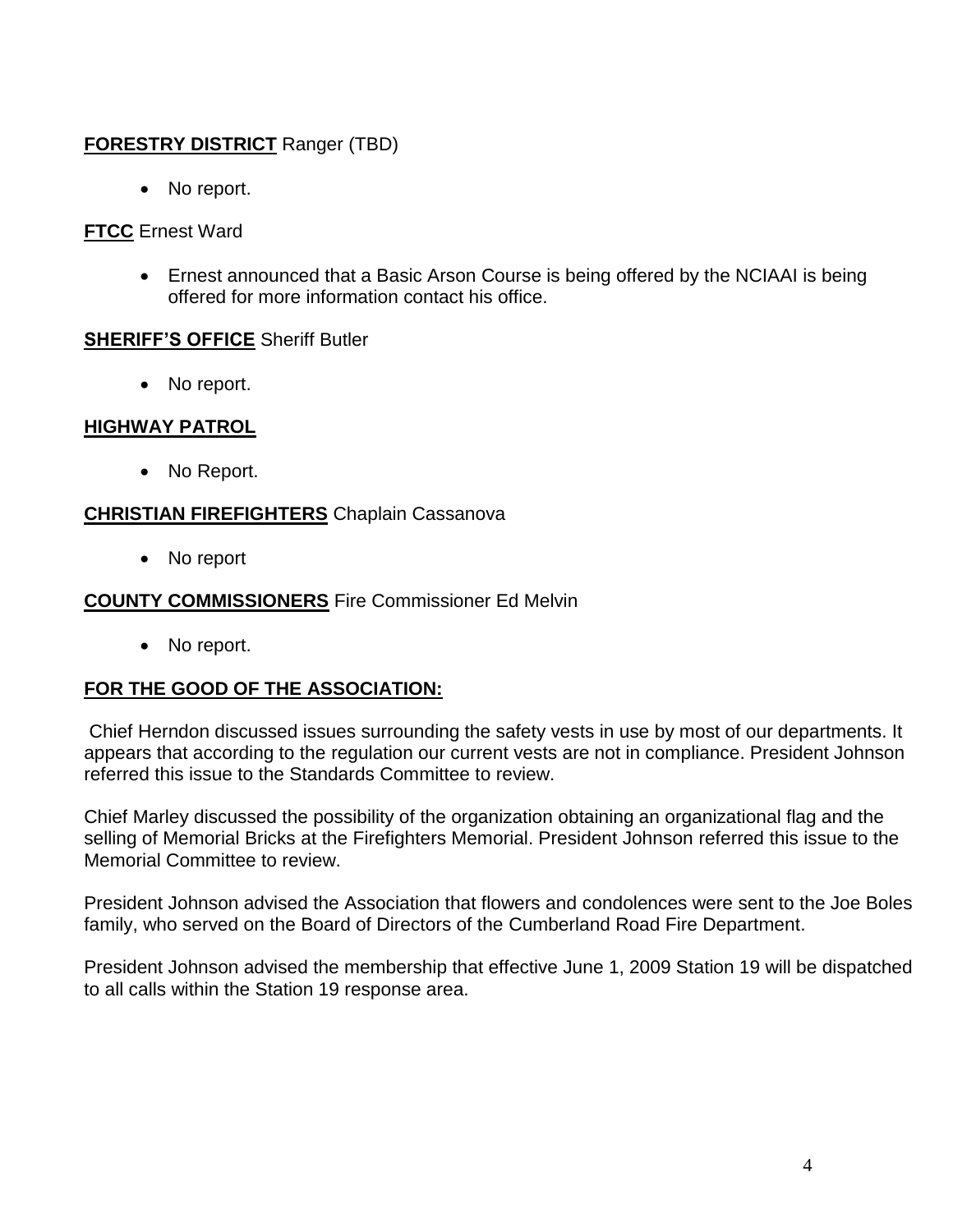**ADJOURNMENT:** A motion was made to adjourn by David Tate, seconded by Chief Marsh. Meeting Adjourned at approximately 2000Hours

Respectfully Submitted By:

**FreddyJohnson**<br>Fire Chief Freddy Johnson **Mark A. Melvin**<br>Deputy Chief Mark Melvin Fire Chief Freddy Johnson President Secretary